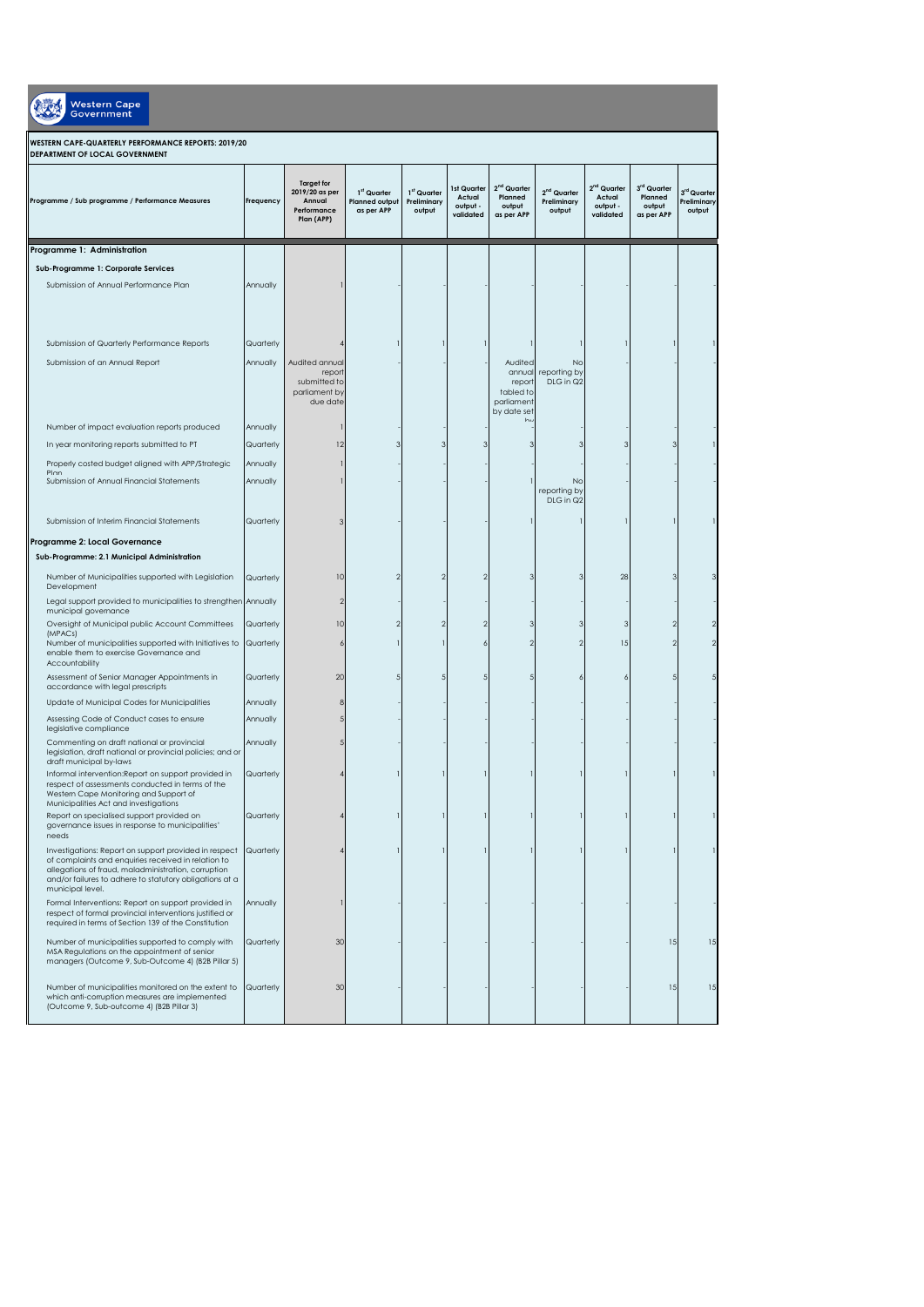| Programme / Sub programme / Performance Measures                                                                                                   | Frequency            | <b>Target for</b><br>2019/20 as per<br>Annual<br>Performance<br>Plan (APP) | 1st Quarter<br><b>Planned output</b><br>as per APP | 1st Quarter<br>Preliminary<br>output | 1st Quarter<br>Actual<br>output -<br>validated | 2 <sup>nd</sup> Quarter<br>Planned<br>output<br>as per APP | 2 <sup>nd</sup> Quarter<br>Preliminary<br>output | 2 <sup>nd</sup> Quarter<br>Actual<br>output -<br>validated | 3rd Quarter<br>Planned<br>output<br>as per APP | 3 <sup>rd</sup> Quarter<br>Preliminary<br>output |
|----------------------------------------------------------------------------------------------------------------------------------------------------|----------------------|----------------------------------------------------------------------------|----------------------------------------------------|--------------------------------------|------------------------------------------------|------------------------------------------------------------|--------------------------------------------------|------------------------------------------------------------|------------------------------------------------|--------------------------------------------------|
| Sub-Programme 2.2: Public Participation                                                                                                            |                      |                                                                            |                                                    |                                      |                                                |                                                            |                                                  |                                                            |                                                |                                                  |
| Support actions to improve ward committee<br>functionality                                                                                         | Quarterly            |                                                                            |                                                    |                                      |                                                |                                                            |                                                  |                                                            |                                                |                                                  |
| Reports on ward committee functionality                                                                                                            | Quarterly            |                                                                            |                                                    |                                      |                                                |                                                            |                                                  |                                                            |                                                |                                                  |
| Municipalities supported with communication<br>programmes                                                                                          | Quarterly            | 10                                                                         |                                                    |                                      | 3                                              |                                                            |                                                  | 10                                                         |                                                |                                                  |
| Specialised communication training provided to<br>municipalities                                                                                   | Quarterly            |                                                                            |                                                    |                                      |                                                |                                                            |                                                  |                                                            |                                                |                                                  |
| Support actions to improve citizen interface                                                                                                       | Annually             |                                                                            |                                                    |                                      |                                                |                                                            |                                                  |                                                            |                                                |                                                  |
| Municipalities supported with capacity-building<br>actions on gender mainstreaming                                                                 | Quarterly            |                                                                            |                                                    |                                      |                                                |                                                            |                                                  |                                                            |                                                |                                                  |
| Number of municipalities supported to maintain<br>functional ward committees (Outcome 9, Sub-<br>outcome 2) (B2 Pillar 1)                          | Quarterly            |                                                                            |                                                    |                                      |                                                |                                                            |                                                  |                                                            |                                                |                                                  |
| Number of municipalities supported to respond to<br>community concerns (Outcome 9, Sub-outcome 2)<br>(B2B Pillar 1)                                | Annually             |                                                                            |                                                    |                                      |                                                |                                                            |                                                  |                                                            |                                                |                                                  |
| Sub-Programme 2.3: Capacity Development                                                                                                            |                      |                                                                            |                                                    |                                      |                                                |                                                            |                                                  |                                                            |                                                |                                                  |
| Capacity-building programmes implemented in<br>municipalities (on going)                                                                           | Annually             |                                                                            |                                                    |                                      |                                                |                                                            |                                                  |                                                            |                                                |                                                  |
| Training and development programmes<br>implemented in municipalities                                                                               | Quarterly            |                                                                            |                                                    |                                      |                                                |                                                            |                                                  |                                                            |                                                |                                                  |
| Programmes to support municipalities with the<br>enhancement of ICT                                                                                | Quarterly            |                                                                            |                                                    |                                      |                                                |                                                            |                                                  |                                                            |                                                |                                                  |
| Number of capacity-building interventions<br>conducted in municipalities (Outcome 9, Sub-<br>outcome3((B2B Pillar 5)                               | Annually             |                                                                            |                                                    |                                      |                                                |                                                            |                                                  |                                                            |                                                |                                                  |
| Number of municipalities guided to comply with the<br>MPRA (outcome 9: sub-outcome 4) (B2B Pillar 4)                                               | Quarterly            | 25                                                                         | 25                                                 | 25                                   | 25                                             | 25                                                         | 25                                               | 25                                                         | 25                                             | 25                                               |
| Report on the implementation of Back-to-Basics<br>action plans by municipalities (Outcome 9, Sub-<br>outcome4) (B2B Pillar 5)                      | Annually             |                                                                            |                                                    |                                      |                                                |                                                            |                                                  |                                                            |                                                |                                                  |
| Number of municipalities supported to institutionalise<br>the performance management system (PMS)<br>(Outcome 9, Sub-outcome 4) (B2B Pillar 5)     | Quarterly            |                                                                            |                                                    |                                      |                                                |                                                            |                                                  |                                                            |                                                |                                                  |
| Number of municipalities supported to implement<br>indigent policies (Outcome 9, Sub-outcome 1) (B2B<br>Pillar 2)                                  | Quarterly            |                                                                            |                                                    |                                      |                                                |                                                            |                                                  |                                                            |                                                |                                                  |
| Sub-Programme 2.4: Municipal Performance Monitoring, Reporting & Evaluation                                                                        |                      |                                                                            |                                                    |                                      |                                                |                                                            |                                                  |                                                            |                                                |                                                  |
| Provincial integrated assessments guiding support to<br>municipalities                                                                             | Quarterly            |                                                                            |                                                    |                                      |                                                |                                                            |                                                  |                                                            |                                                |                                                  |
| Initiatives to enhance monitoring and evaluation                                                                                                   | Quarterly            |                                                                            |                                                    |                                      |                                                |                                                            |                                                  |                                                            |                                                |                                                  |
| Research to enhance data management<br>Number of section 47 reports compiled as prescribed<br>by the MSA (Outcome 9, Sub-Outcome 4) (B2B Pillar 5) | Annually<br>Annually |                                                                            |                                                    |                                      |                                                |                                                            |                                                  |                                                            |                                                |                                                  |
| Sub-Programme 2.5: Service Delivery Integration                                                                                                    |                      |                                                                            |                                                    |                                      |                                                |                                                            |                                                  |                                                            |                                                |                                                  |
| Number of services accessed through the Thusong<br>Programme                                                                                       | Annually             | 1 300 000                                                                  |                                                    |                                      |                                                |                                                            |                                                  |                                                            |                                                |                                                  |
| Report on the Functionality of Thusong Service<br>Centres                                                                                          | Quarterly            |                                                                            |                                                    |                                      |                                                |                                                            |                                                  |                                                            |                                                |                                                  |
| Support actions to ensure effective functioning of<br>Thusong Programme                                                                            | Annually             |                                                                            |                                                    |                                      |                                                |                                                            |                                                  |                                                            |                                                |                                                  |
| Support actions to improve functionality of IGR Fora                                                                                               | Annually             |                                                                            |                                                    |                                      |                                                |                                                            |                                                  |                                                            |                                                |                                                  |